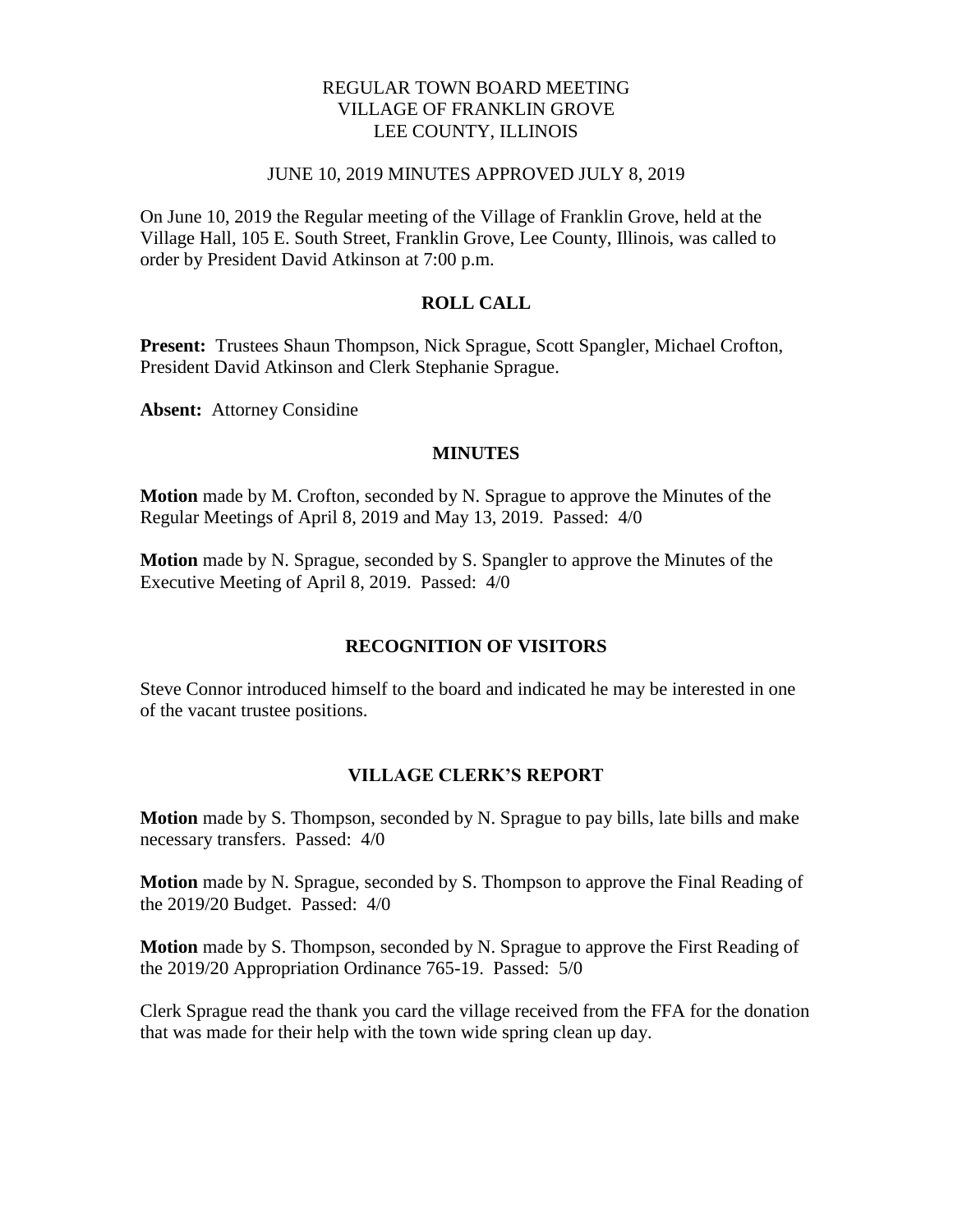### **POLICE REPORT**

Miles on the police car  $-644$ Complaints/Calls for Service – 13 Traffic Stops  $-2$ Traffic Warnings – 2 Ordinance Warnings – 3 House Check – 1 Assist other Agency  $-1$ Investigation  $-1$ 

# **LEGAL ISSUES (Attorney Considine)**

None

### **GENERAL ISSUES**

President Atkinson informed the board we need to discuss employee raises.

**Motion** made by M. Crofton, seconded by N. Sprague to go into Executive Session at 7:08 p.m. to discuss Personnel Matters in accordance with 5 ILCS 120/2(c)(1). Passed: 4/0

**Motion** made by S. Spangler, seconded by S. Thompson to come out of Executive Session at 7:12 p.m. Passed: 4/0

No action was taken during Executive Session

**Motion** made by S. Spangler, seconded by M. Crofton to increase the pay of Robert Harney, Ron Miller and Larry June by 2.8%, Madlyn Parks increase \$1/hour and Park Building Coordinator from \$70/month to \$100/month retro-active to May 1, 2019. Passed: 4/0

# C**OMMITTEE REPORTS**

# **STREETS & ALLEYS**

(N. Sprague Chairman)

**Motion** made by N. Sprague, seconded by M. Crofton to adjust the sidewalk reimbursement for corner lots and extra wide sidewalks from \$1,500 to \$3,000 and to remove the cap on what the street and alley chairman can approve without board approval. Passed: 4/0

# **WATER & SEWER**

(M. Crofton Chairman)

Trustee Crofton informed the board they are about finished with the project in Roop's yard. They will begin working on the park problem coming up. Trustee Sprague asked if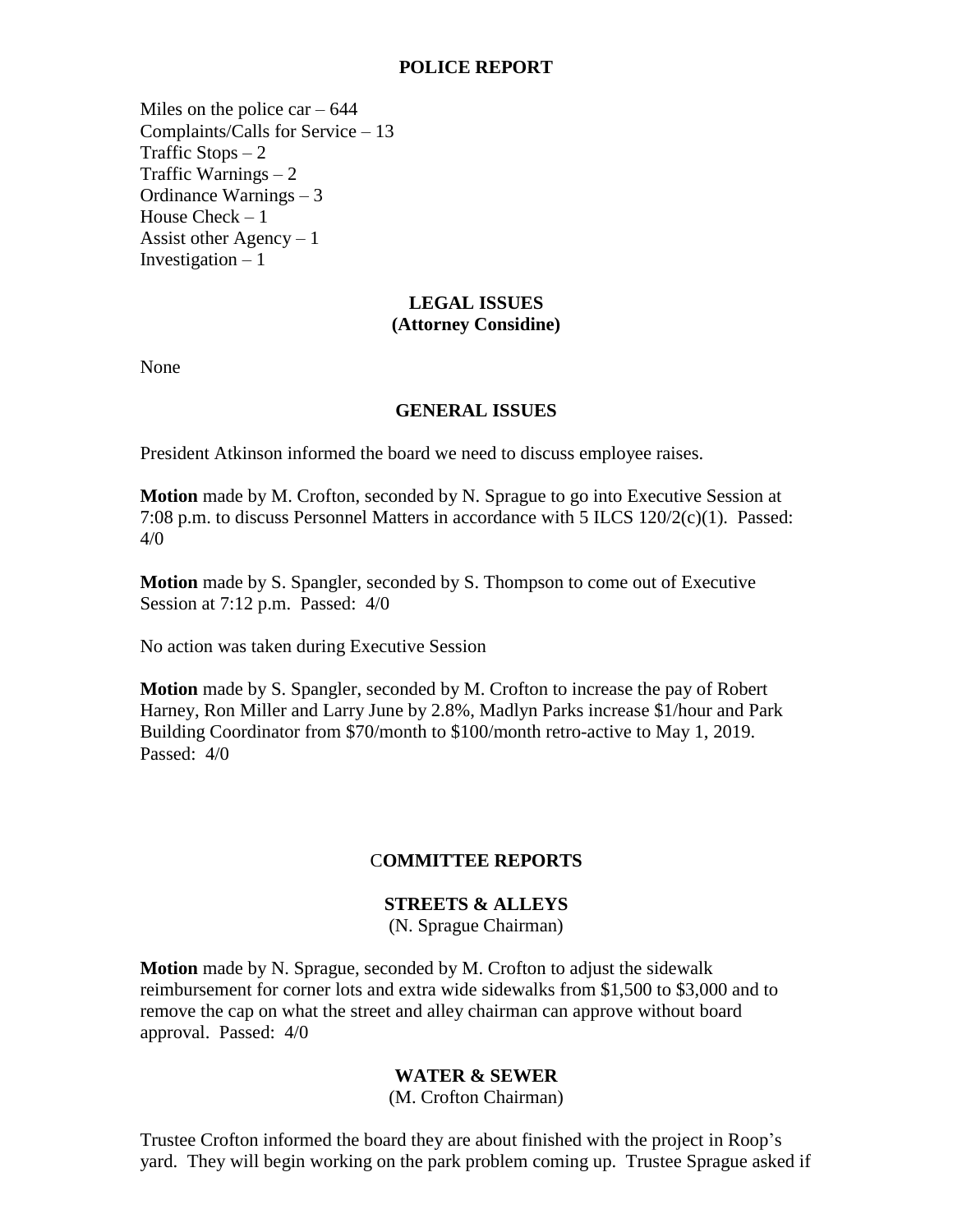our employees will be trenching the line at the park or if we are hiring it to be done. Trustee Crofton said Ron is supposed to be getting a quote on having it trenched and Mike will be calling Ace to see how much it costs to rent one from them.

Mike told the board he got a state bid for an extended cab full size truck of \$24,000. President Atkinson said he was thinking more along the range of \$12,000 to \$15,000. Trustee Spangler suggested looking at something used. President Atkinson advised to keep looking so we have something to compare to for the next months meeting.

### **COMMUNITY DEVELOPMENT**

None

# **PROPERTIES**

None

### **FINANCE AND INSURANCE COMMITTEE**

(S. Thompson Chairman)

None

#### **TOURISM**

(S. Spangler Chairman)

None

# **HISTORIC PRESERVATION/EARLY WARNING**

(S. Spangler Chairman)

None

### **OTHER**

Marilyn Spangler requested the leaves be picked up from the porch are of the community building. She also requested garbage bags be kept inside the interior trash barrels. She was there Saturday and there were no trash bags.

Marilyn asked who from the village board will be attending the school board meetings to address the future of the athletic fields. President Atkinson advised the board he has been in contact with Mr. Zick, but if Marilyn would like to have someone attend monthly, then she could be our contact for the village.

Marilyn informed the board the Summer Park Program will run July 9 thru August 1 on Mondays, Tuesdays and Wednesdays.

The next park board meeting will be Thursday June  $13<sup>th</sup>$ . The next event will be the Rubber Duck Race on during the Harvest Fest on August  $3<sup>rd</sup>$  at 1:00 pm.

**Motion** made by S. Thompson, seconded by N. Sprague to go into Executive Session at 7:33 p.m. to discuss Personnel Matters in accordance with 5 ILCS 120/2(c)(1). Passed: 4/0

**Motion** made by S. Spangler, seconded by N. Sprague to come out of Executive Session at 7:56 p.m. Passed: 4/0